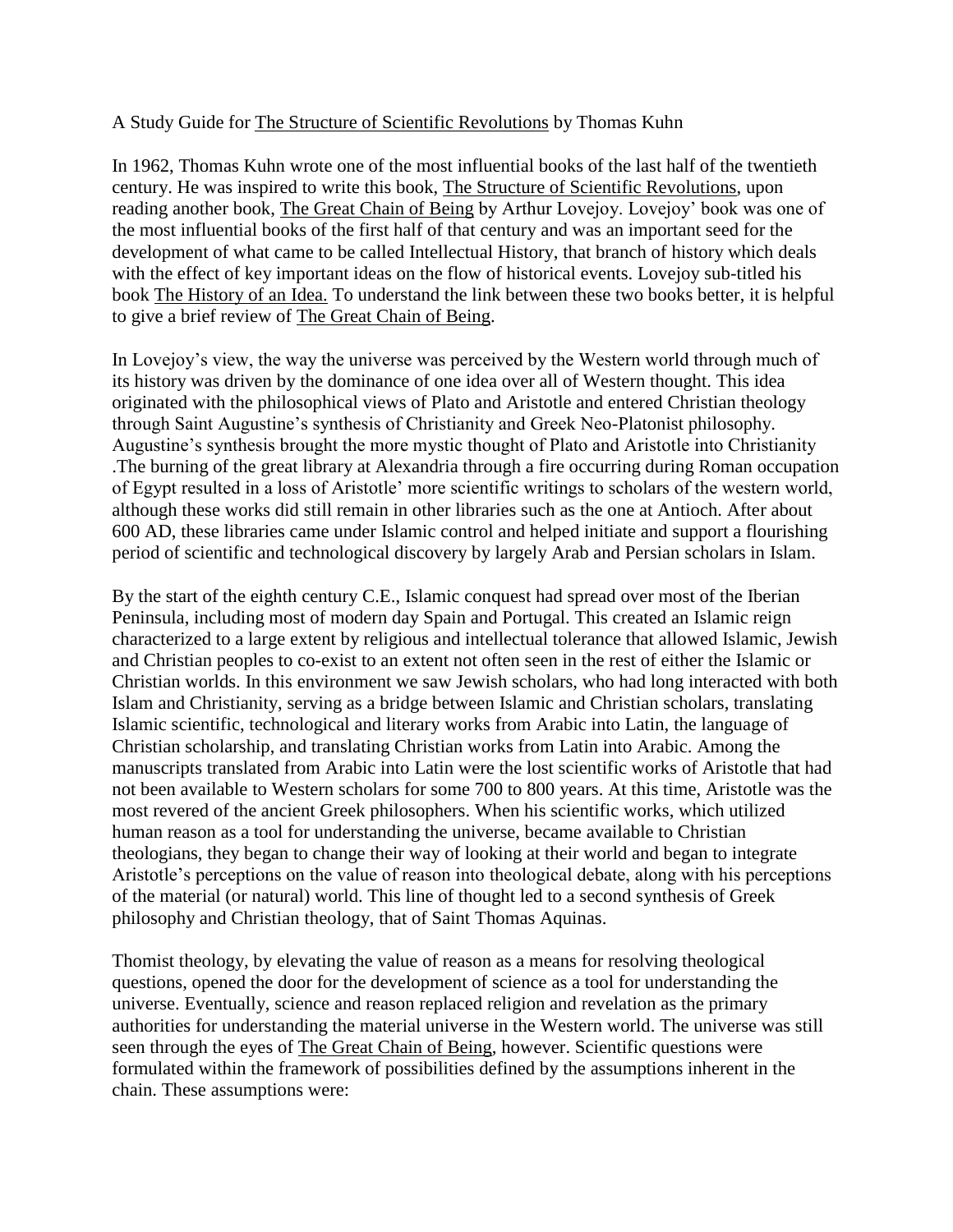- 1. Everything that can exist does exist;
- 2. Everything exists in its place, beginning with inanimate objects, going up to humans as the highest form of material being, up through the Angels and culminating with God as the highest of all; and
- 3. The Universe is static and unchanging in any significant way. It exists as God created it, with the stars where he placed them and all the species of living beings as he formed them.

The concept of a static universe as described by the Great Chain does not apply just to the material universe. It applies to social organizations as well. The concept of the Divine Right of Kings and of the right of the Aristocracy to govern is an extension of the concept of a static universe. Such a perception places severe limitations on the opportunity for upward mobility, and contributes to the need to justify revolutions by seeking ecclesiastical support as evidence that the acts of revolution reflected the will of God, or, in some cultures, to identify divine kinship with the gods as justification for displacement of a ruler previously considered to be legitimate.

The Great Chain of Being, with its assumption of a static universe, dominated Western thought for almost 2000 years. This dominance was so strong that it was difficult to even formulate a question that did not incorporate the features of the Chain at the core of the answer. This is seen in the debates of the Scholastic philosophers of the Middle Ages, and even dominated the thought of most of the Renaissance philosophers as well. It also appears as a theme in many literary works of this period, such as [Essay on Man](http://rpo.library.utoronto.ca/poems/essay-man-epistle-i) by Alexander Pope. The Great Chain of Being began to lose its ability to influence scholarly thought as the Western world moved into the Age of Enlightenment.

The Enlightenment movement began in France as a reaction to the excesses of the absolute rule of the French monarchy and the leadership of the Catholic Church, both in the Church's social policies and in its suppression of knowledge attained by the exercise of reason through scientific investigation, such as that conducted by Copernicus and Galileo. Both the natural philosophers, as the scientists were called at the time, and the newly appearing social philosophers began to question the long-standing assumption of a static universe that was one of the core tenants of The Great Chain of Being. This led to the development of theories of government, such as those of John Locke, which emphasized the equality of men (but not yet women) and the enhanced value of the individual over that of the community. These ideas became the guiding principles for both the American form of republican government and the French republic that arose from the French Revolution. The new view of the universe, which replaced the static structure of The Great Chain of Being, is one of a dynamic universe in which both its material and social elements are in a state of constant change. This view of the universe as a dynamic system in a state of constant evolution has, for the modern Western world, replaced the static The Great Chain of Being as the primary influence for understanding the various facets of the universe.

When Thomas Kuhn read Lovejoy's The Great Chain of Being, he immediately recognized similarities between the historical account of The Great Chain of Being and what he had observed in studying the history of science. He particularly was struck by the way The Great Chain of Being had so thoroughly taken hold of men's minds that they could not entertain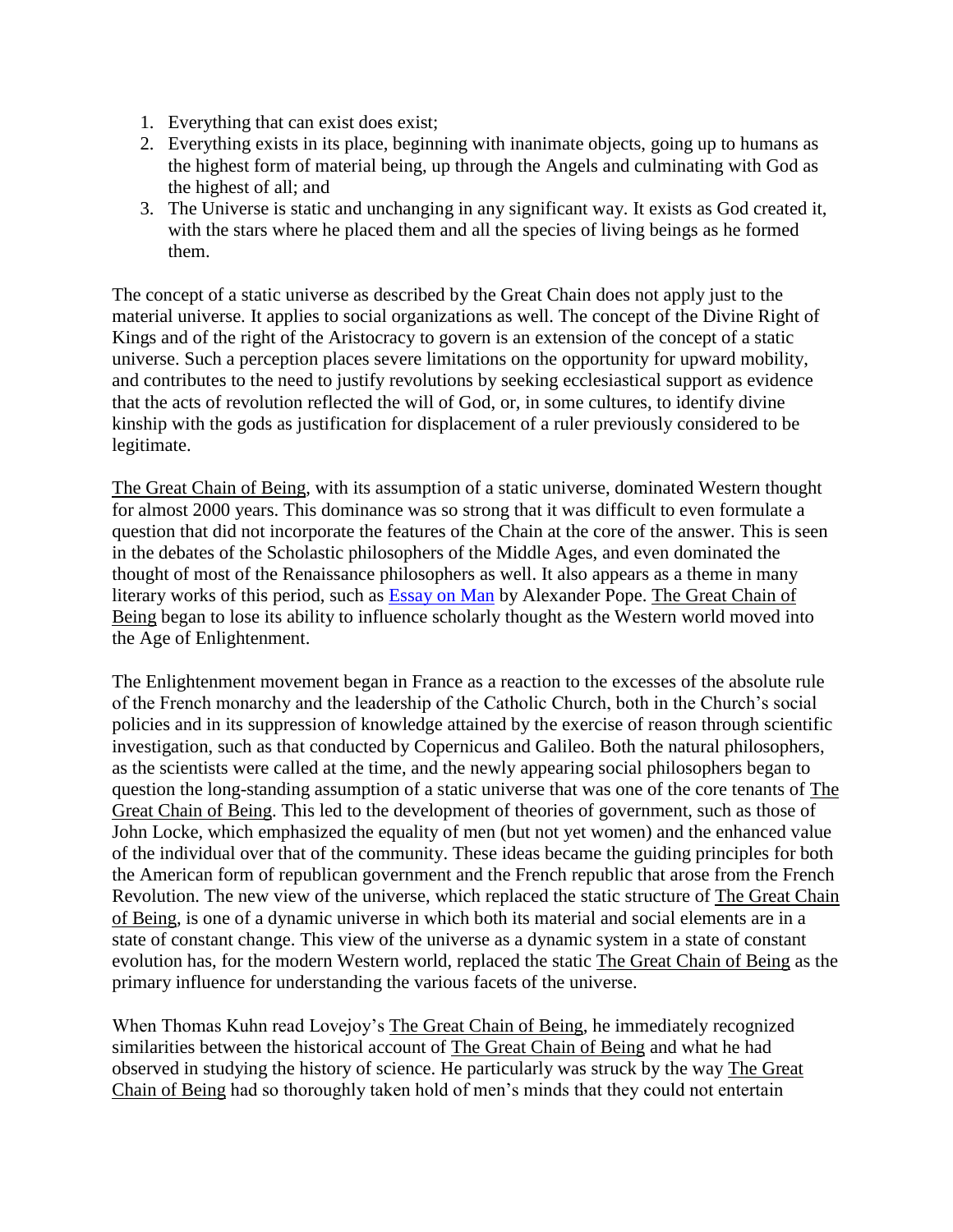thoughts of alternative views of the universe. We often attribute failure of the Western world to accept alternative views that were presented from time to time by scholars such as Copernicus and Galileo as due to repression by those in authority, both civil and ecclesiastical. In all reality, however, these alternatives simply didn't make sense to most of the people of the West, even the scientists of the time, because they didn't fit the accepted view of reality upon which our understanding was based. From Kuhn's perspective, our understanding of the universe through science has been guided through the same kind of influencing ideas that are represented by The Great Chain of Being. Kuhn named these guiding ideas paradigms.

A good working definition of a paradigm as it applies to science is that it is an organizing idea that makes sense of all the observations made of a given natural phenomenon. As he indicates in his postscript to the second edition to The Structure of the Scientific Revolutions, he uses the term in more than one way in the book. The definition given above captures the essence of his meaning as he uses it to describe the role of paradigms in the history of science.

The function of a paradigm is to provide a structure through which the phenomenon can be understood. Without the structure, our awareness of the phenomenon will consist of a family of disjointed observations with no recognizable connections among them. Imagine that you have been given a jumbled set of clues to a crossword puzzle, but not the puzzle itself. You can go through and guess at the meaning of some of the clues, but for many of them you will have no idea at all of their meaning, and for others you may have an idea, but can't decide among several equally possible alternatives. If you are given the puzzle and the numbers that associate the clues to individual squares in the puzzle, then you can begin to match letters with squares and through noting points where clues intersect in the puzzle structure, the identity of previously unsolvable clues becomes apparent. The paradigm in the understanding of a phenomenon of nature serves the same function as the puzzle structure in working the solution to a crossword exercise.

Kuhn describes our understanding of natural phenomena as proceeding through a series of stages. These are:

- 1. The pre-paradigm stage;
- 2. The paradigm recognition stage;
- 3. The paradigm reinforcement stage; and
- 4. The paradigm shift

The pre-paradigm stage consists of random observations that have no obvious relation to each other. This is represented by the jumbled set of clues in the crossword puzzle analogy given above. An example from nature would be the patterns of inheritance that we collected for 5000 years or more before we developed the science of genetics. These observations on inheritance were collected through selective breeding, a practice we have been performing since we first began the domestication of plants and animals for human use. During the pre-paradigm stage we can use the phenomenon, but we can't explain it. We have no organizing idea (paradigm) to guide us to an understanding of the phenomenon.

The next stage is the initial recognition of the paradigm. In the crossword analogy, paradigm recognition would occur at the instant when we were given the puzzle and the numbered clues.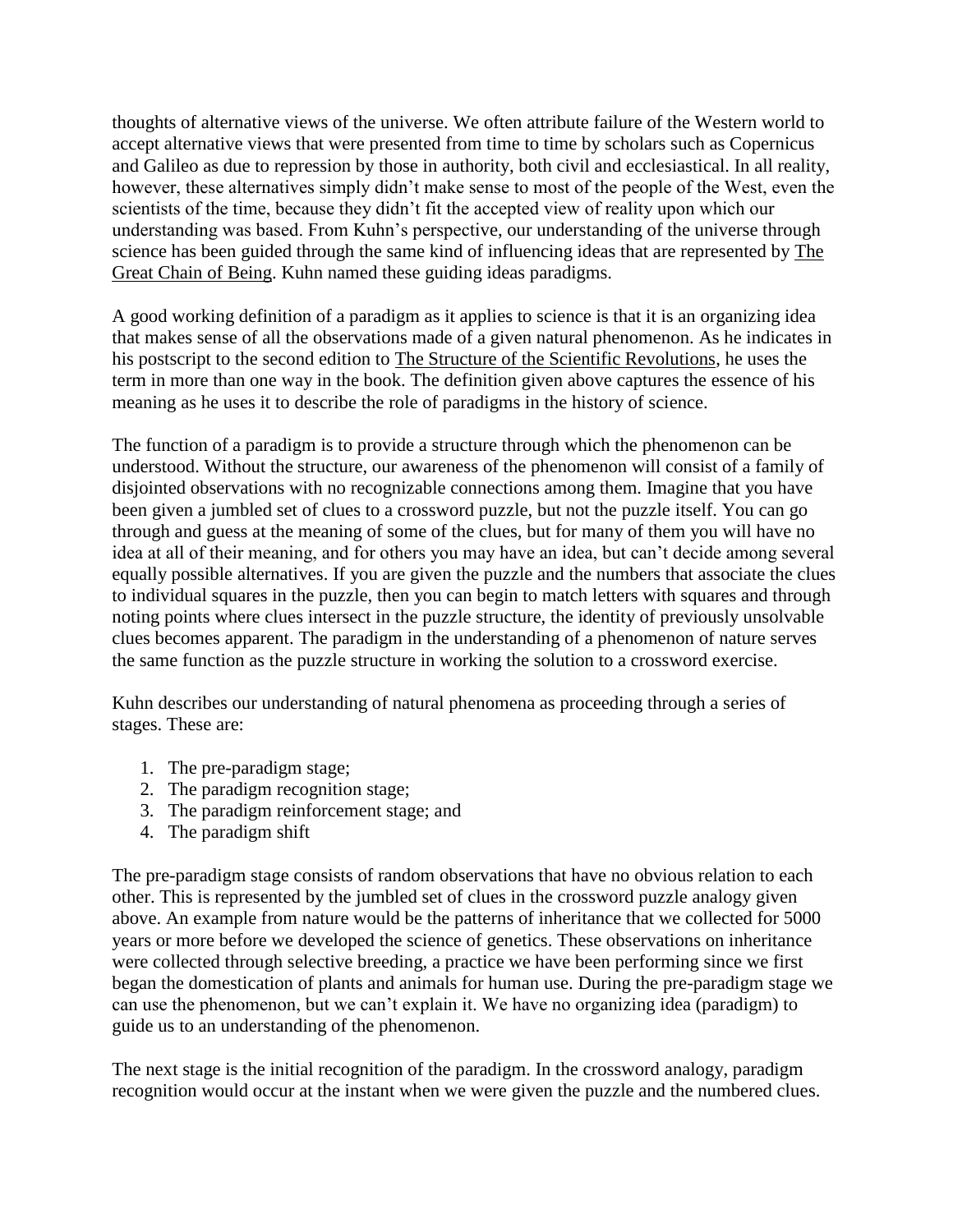In the genetics example, the recognition of the first paradigm occurred when Gregor Mendel performed his experiment with colored peas and observed that inheritance of specific characteristics occurred in a quantitatively predictable manner, as if the characteristics were being transmitted as particles derived from each of the two parents. This observation made it possible to envisage any inherited characteristic being passed from generation to generation in the same way, and made sense of all the observations that had accumulated through centuries of selective breeding.

Once we have identified a paradigm for a natural phenomenon, we can properly be said to be in position to study the phenomenon scientifically. Once we have a paradigm in place, we have an explanation of how the phenomenon works. The paradigm provides the explanation. It also does two other things for us — it suggests other experiments or observations that may be carried out, and it predicts the outcomes of these experiments or observations within a reasonable range of possibilities. This is a reflection of the orderly nature of the phenomenon as a part of nature. Science is predicated on the assumption that nature is orderly, and that its behavior can be predicted if we can understand the rules and laws that govern this behavior. For any given phenomenon, the paradigm represents its natural order.

The third stage in our understanding of a natural phenomenon is the paradigm reinforcement stage. The paradigm, as mentioned above, will both suggest new observations to make and predict the outcomes of these observations. Every time we perform an experiment suggested by the paradigm and the results come out essentially as the paradigm predicted, we gain additional confidence that the paradigm represents an accurate description and/or explanation of the phenomenon. The work done during the paradigm reinforcement stage is what Kuhn refers to as normal science. Normal science does not mean average or pedestrian science. Rather it refers to the science that is most frequently done. Most of the Nobel Prizes have been awarded for work that would be considered normal science as Kuhn uses the term.

As we continue to perform experiments suggested by the paradigm, and these experiments continue to give results the paradigm predicts, we gain increased confidence in the paradigm as a descriptor for the phenomenon. However, as we continue to elaborate our understanding of the phenomenon, we eventually reach the point where a predicted result of a suggested experiment does not come out as expected. Kuhn calls such unexpected results anomalies. When an investigator encounters an anomaly, he or she attempts to rationalize the outcome in some way. The experiment may have been poorly designed, or the experimental apparatus may have been faulty. However, if anomalies continue to arise, the scientific community is forced to face the fact that this paradigm is no longer providing an adequate description of the phenomenon. Although the paradigm may be recognized as being inadequate, it can't be discarded out of hand because it represents order as we know it for that bit of nature. To discard the paradigm would be to discard the concept of order for the phenomenon, and without a perception of order, the phenomenon can't be investigated scientifically. We would have reverted back to the preparadigm stage.

We will continue our investigations of the phenomenon within the context of the accepted paradigm until some investigator comes along who is able to see the phenomenon in a new, different light and is able to recognize a new paradigm for the phenomenon. This leads to the